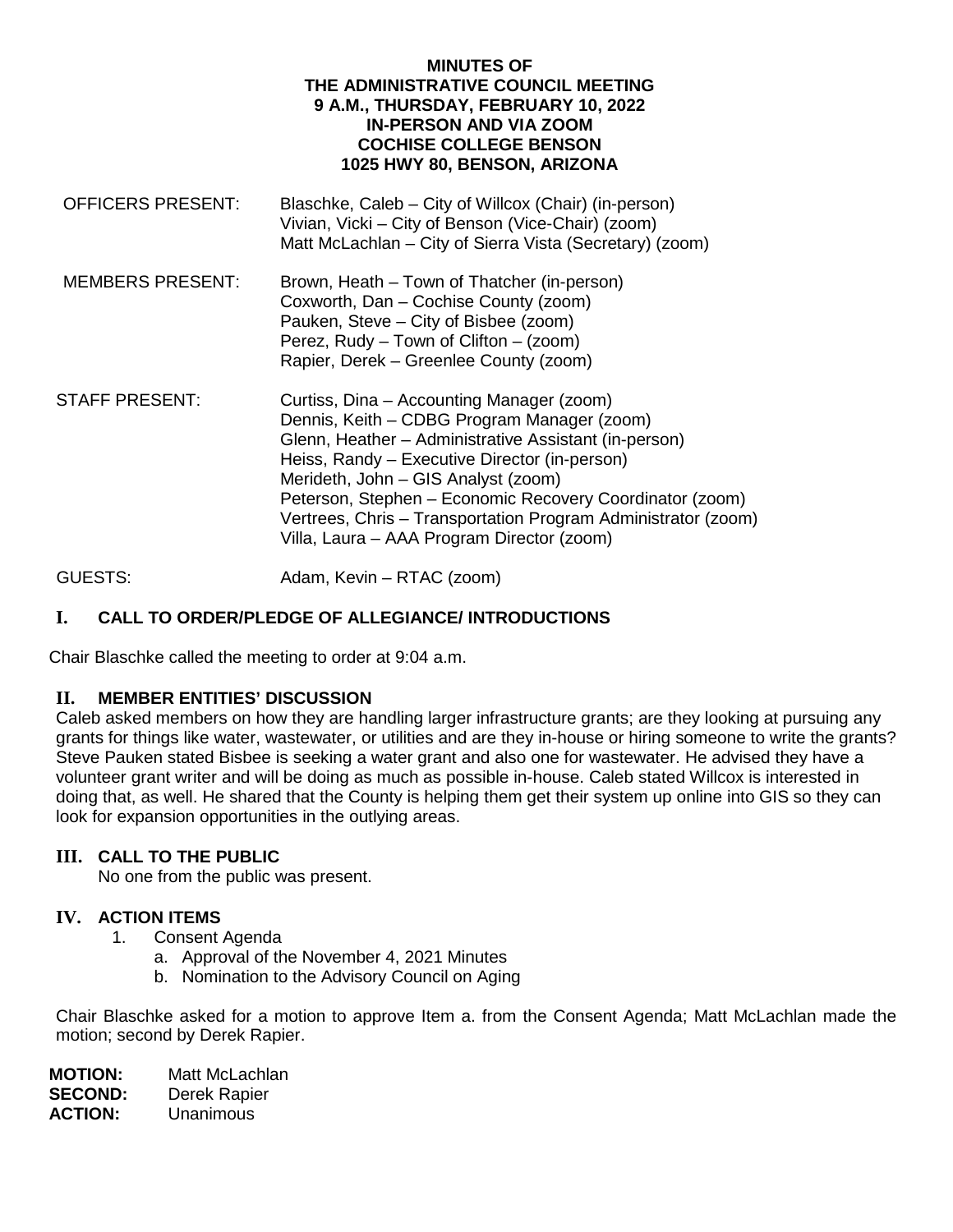Chair Blaschke asked for a motion to approve Item b. from the Consent Agenda; Steve Pauken made the motion; second by Derek Rapier.

| <b>MOTION:</b> | <b>Steve Pauken</b> |
|----------------|---------------------|
| <b>SECOND:</b> | Derek Rapier        |
| <b>ACTION:</b> | Unanimous           |

2. Discussion and possible action to recommend the appointment of Ms. Heather Floyd or Dr. Rod Flanagan as a Cochise County Private Sector Representative on the Executive Board.

Randy Heiss explained the Executive Board must include private sector representation as a requirement of the Economic Development Administration. Per SEAGO's Bylaws, Private Sector Representatives (PSRs) are appointed from the nominations submitted by the Member Entity Representatives from each county area and meet other criteria listed in the cover memo. Entities with more than 100,000 population get an additional PSR. Randy stated that Barbara Richardson has ended her second and final term as a Private Sector Representative on the Executive Board. Randy shared that two nominations came forward: Heather Floyd nominated by Rachel Gray and Dr. Rod Flanagan nominated by Cochise County Supervisor Ann English. Both are very well qualified. He reviewed the qualifications of each nominee and asked for a recommendation on who they wish to nominate.

Dan Coxworth made a motion to recommend to the Executive Board the appointment of Ms. Heather Floyd as a Cochise County Private Sector Representative; second by Matt McLachlan.

**MOTION:** Dan Coxworth **SECOND:** Matt McLachlan **ACTION:** Unanimous

> 3. Discussion and possible action to recommend the reappointment of Mr. Dan Valle to a second term of office as a Cochise County Private Sector Representative on the Executive Board

Randy Heiss stated that Dan Valle has served the previous 2 years as a Cochise County PSR and is eligible, and willing, to serve a second term. Randy directed members to the packet memo about Mr. Valle and stated he would be honored to have him serve another term. Derek Rapier advised he has had interaction with Mr. Valle and has found him very impressive and a very good representative.

Derek Rapier made a motion to recommend to the Executive Board the reappointment of Mr. Dan Valle to a second term of office as a Cochise County Private Sector Representative on the Executive Board**;** second by Steve Pauken

| <b>MOTION:</b> | Derek Rapier |
|----------------|--------------|
| <b>SECOND:</b> | Steve Pauken |
| <b>ACTION:</b> | Unanimous    |

4. Discussion and possible action to recommend approval of an update to SEAGO's Procurement – Purchasing Policy

Randy Heiss explained that SEAGO staff seem to be writing purchase orders for just about everything we are purchasing these days because of inflation. The current policy has not been updated since 2011. He spoke with staff and they agreed that raising the purchase order threshold would reduce work for all staff. The proposed changes are in the packet; there is a mark-up copy showing the changes and a clean copy. Derek Rapier stated they recently went through a similar action in Greenlee County and supports the action.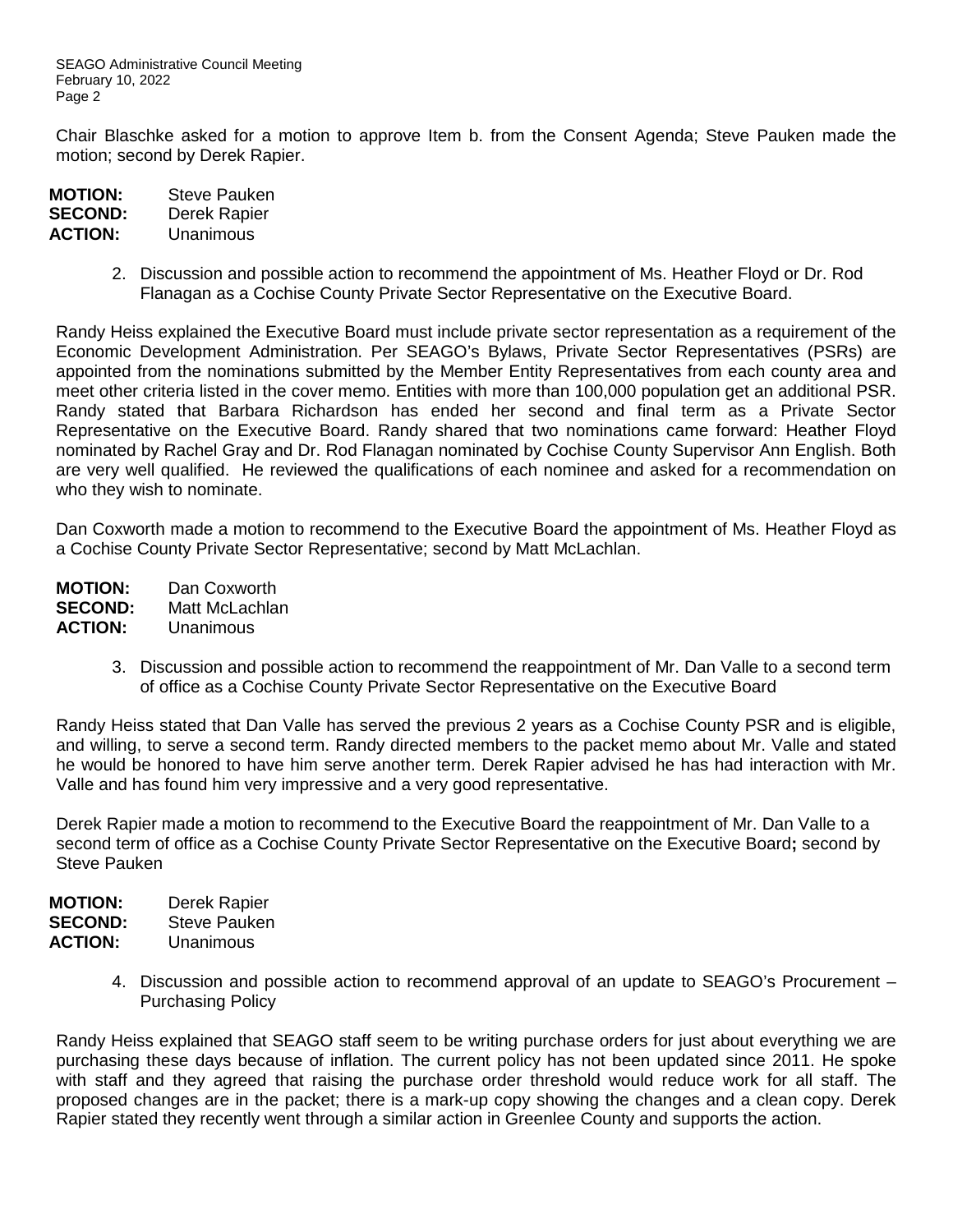SEAGO Administrative Council Meeting February 10, 2022 Page 3

Derek Rapier made a motion to recommend approval of an update to SEAGO's Procurement – Purchasing Policy to the Executive Board; second by Steve Pauken.

| <b>MOTION:</b> | Derek Rapier        |
|----------------|---------------------|
| <b>SECOND:</b> | <b>Steve Pauken</b> |
| <b>ACTION:</b> | Unanimous           |

5. Discussion and possible action to recommend approval of an update to Section 5.1 of the SEAGO Policy Manual

Randy Heiss explained that SEAGO is doing what it can to attract and retain employees. He advised that the Strategic Plan has this as an Objective. In the past, SEAGO has never offered funds towards health insurance for other than SEAGO employees and the changes in this section present a start to partially cover health insurance for spouses and families. SEAGO wants to pay up to 50% of the cost towards a spouse or family health insurance option. There are four health insurance options. Sustainability was also an important factor to consider and this is covered in the policy where the Executive Director has the discretion to terminate this benefit if the budget can no longer support it.

Caleb Blaschke stated he highly supports the efforts of SEAGO to take steps to attract and retain good employees. Dan Coxworth asked if Randy had the percentage of what this would cost. Randy responded that Dina had run the numbers and that there was pretty extensive conversation about it at the Program Manager's meeting. Steve Pauken stated that once implemented, it may not be possible to ever take it back, although reducing the employer contribution portion is possible.

Steve Pauken made a motion to recommend approval of an update to Section 5.1 of the SEAGO Policy Manual to the Executive Board; second by Rudy Perez.

| <b>MOTION:</b> | <b>Steve Pauken</b> |
|----------------|---------------------|
| <b>SECOND:</b> | <b>Rudy Perez</b>   |
| <b>ACTION:</b> | Unanimous           |

6. Discussion and possible action to recommend approval of an update to SEAGO's Classification Plan

Keith Dennis provided overview of the history of SEAGO's involvement with addressing homelessness and how SEAGO agreed to take the lead in the Continuum of Care (C of C) program run by ADOH. This means facilitating meetings for the local coalition; attending statewide Balance of State coordinating meetings; helping organize Point In Time counts to determine the number of homeless individuals regionally and state wide; keeping meeting minutes and other records including robust quarterly reporting; holding "By Name List" meetings in which service providers come together to coordinate client services; and implementing strategic plans and policies for measuring success. These ADOH-chartered coalitions accomplish exactly what is prescribed in Goal 2, Tactic B of SEAGO's Strategic Plan. Since each group is chartered at the county level, implementing SEAGO's Goals and Tactics on a regional scale means running four C of Cs at the same time. Additional staff support is needed to accomplish this, and the Community Coordinator would provide that support.

Stephen Peterson stated he came into SEAGO as the Economic Recovery Coordinator position, which will be expiring at the end of the fiscal year; however, the responsibilities of that position are accelerating with ARPA and the infrastructure bill. This Community Coordinator position would really help both CDBG and Economic Development to have the capacity to help member efforts. He stated the position would be a great facilitator in building capacity for the SEAGO region.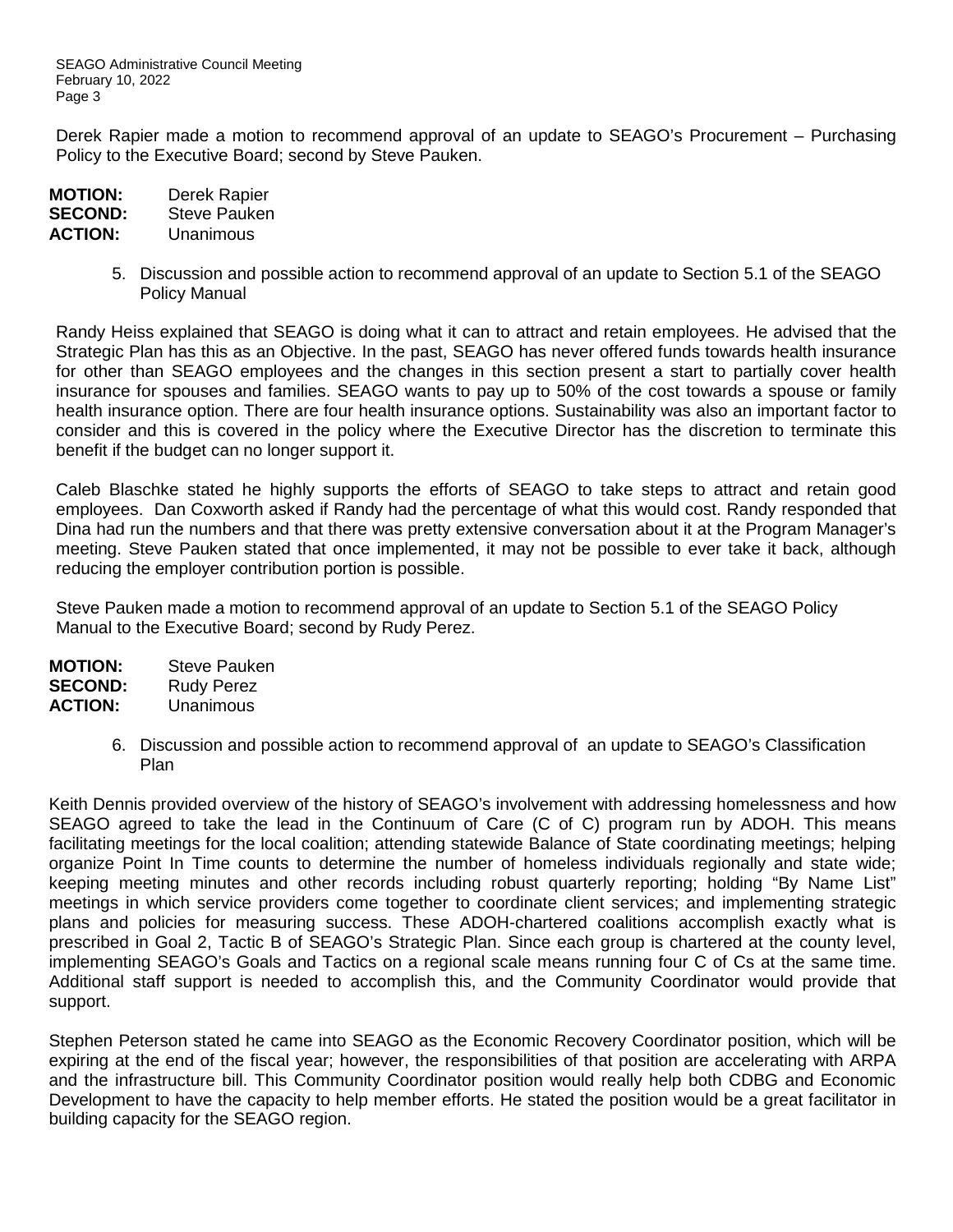SEAGO Administrative Council Meeting February 10, 2022 Page 4

Caleb asked how this position is being funded. Randy stated that by the time this position is filled, SEAGO will be well into their next fiscal year budget cycle and can review the numbers to adequately fund the position, provided it gets approved by the Administrative Council and Executive Board. Some funding will come from the existing Economic Development funding and some will come from the CDBG budget and he feels confident they will find adequate funds to cover the position.

Matt McLachlan made a motion to recommend approval of an update to SEAGO's Classification Plan to the Executive Board; second by Steve Pauken.

**MOTION:** Matt McLachlan **SECOND:** Steve Pauken<br>**ACTION:** Unanimous **ACTION:** Unanimous

### **V. INFORMATION ITEMS**

A. Future Meeting Dates

Randy advised that he sends out invites a year in advance so that it can be put on your calendars so conflicts can be avoided. He reminded the officers that there is a Joint Committees meeting scheduled for March 31<sup>st</sup> and there will be items to discuss. He stated that Chris has an IGA with Benson related to route efficiency study and the new TIP that will be on the upcoming agenda and possibly other items. The next Administrative Council meeting is May 5, 2022.

B. Strategic Plan Progress Report

Randy explained that normally, SEAGO, the Administrative Council and the Executive Board convene a retreat every two years to review progress made and update SEAGO's Strategic Plan. However, at the November meetings, there was consensus to defer this year's strategic planning retreat for 12 months (until February 2023). In the meantime staff will continue to work toward accomplishing established goals, objectives and tactics in the current version of the Plan. Also at the November meetings, the idea of holding an all-staff retreat as a means to brainstorm ideas for improved objectives and tactics that may be used to accomplish our Strategic Plan goals was discussed. The SEAGO staff retreat is scheduled for June 17, 2022 and Melanie Greene has tentatively been secured as facilitator. Once ideas are solidified in writing, we will bring them to the Admin Council and Board. After the staff retreat has been held, a report of findings will be prepared for the Administrative Council and Executive Board. Randy provided an update on progress made toward key objectives and tactics in the Strategic Plan, encouraged members to review the document themselves and to contact him with any questions.

C. Quarterly Finance Report

Dina Curtiss provided an update on SEAGO finances and responded to questions.

D. Community Development Report

Keith Dennis provided an update on Community Development Programs and responded to questions.

E. SEAGO Economic Development District Report

Stephen Peterson provided an update on Economic Development and responded to questions.

F. AAA Updates

Laura Villa provided an update on AAA Programs and responded to questions.